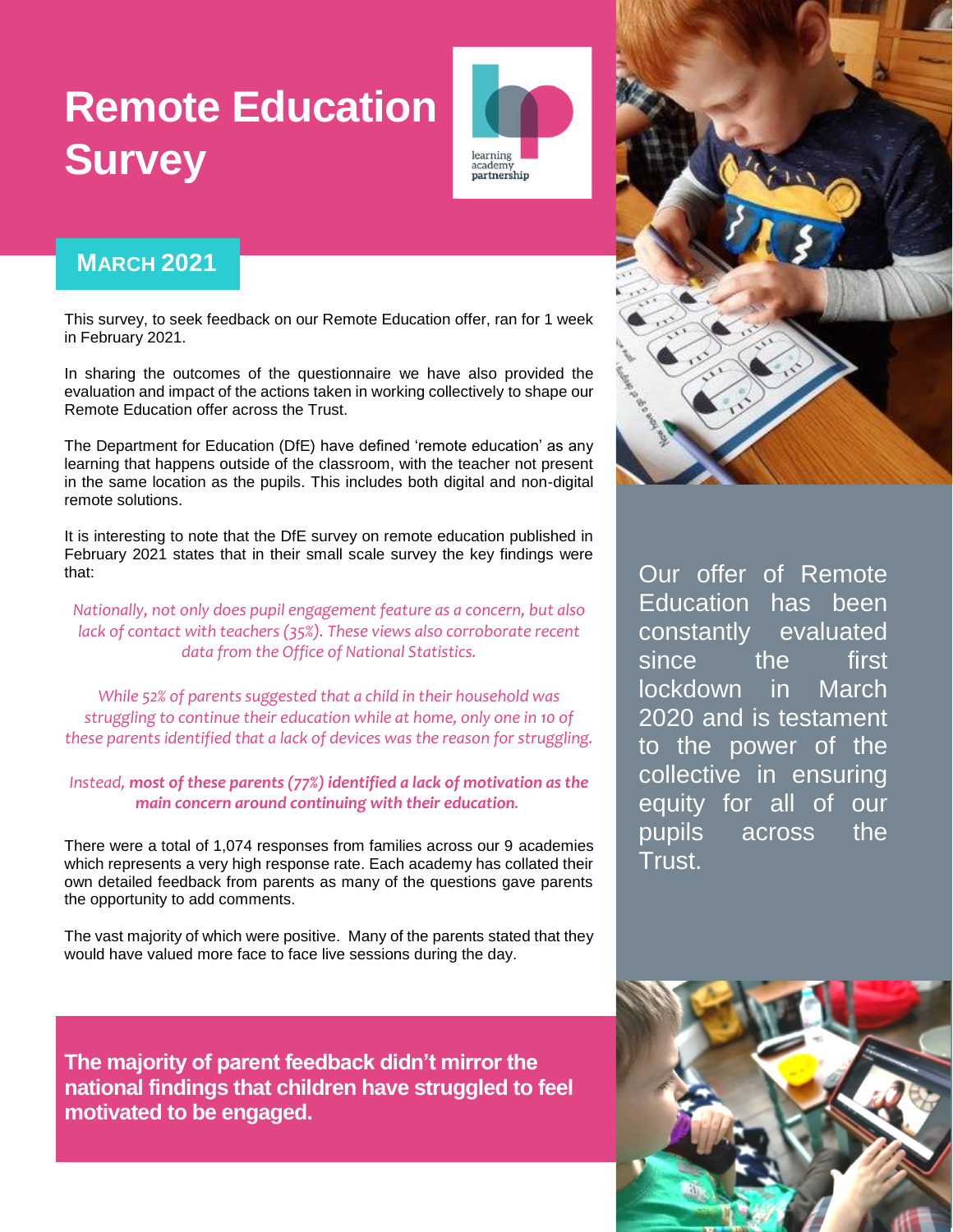### **WELLBEING**

**1. Does your child physically attend school?**



Across the Trust nearly 25% of pupils have continued to physically attend school settings.

#### **2. From your observations, how well is your child coping with the current situation?**



#### 89% of our families reported that their children were coping well with the current lockdown situation.

The very vast majority of our families reported that despite missing physically attending school their children were coping relatively well during this time. This shows the impact of how the Trust has worked with parents throughout this period through regular phone calls, check ins, making learning engaging and accessible and seeking parent feedback throughout. As a result of the Trust Remote Education working party best practice has been shared.



#### **3. On average, how many hours per day does your child spend on schoolwork at the moment?**



#### Across the Trust 62% of our pupils were spending between 3-6 hours engaged with direct learning.

Very few pupils were spending either too little or too much time engaging in remote education. The reason that this is the case is because very clear decisions were taken by the Trust to ensure that there were very clear and manageable expectations shared with all stakeholders from the outset (The Remote Education Contingency Plan). The Trust sought feedback in the formation of the plan in order that expectations were manageable, realistic and crucially clearly communicated. Regular phone calls home have meant that any concerns around engagement were identified swiftly.

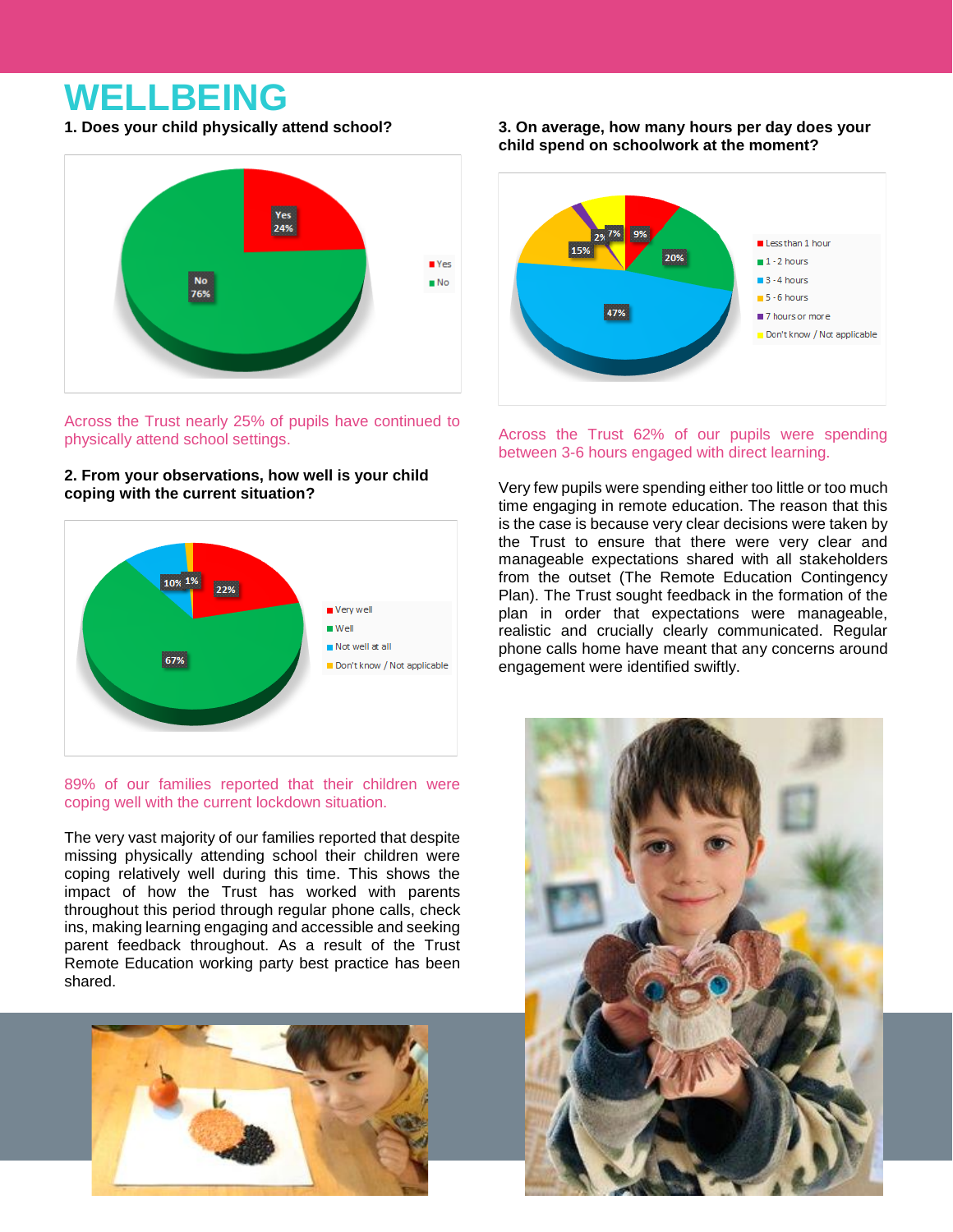#### **4. How well are you coping with your child learning from home?**



69% of our families felt that despite all of the challenges they were coping well with the current lockdown situation and their child learning from home. 20% felt that they were not coping well and the survey responses showed that this was essentially down to the implications of trying to juggle work and supporting learning particularly with multiple siblings.

The Trust identified where concerns were raised and through pastoral check ins, additional support, signposting to other services actions were taken to minimise concerns including access to Wi-Fi routers and devices, accessing local support networks.

### **COMMUNICATION**

**5. How clear has the communication from the school been during the current remote learning period?**



93% of our families felt that our Trust Communication Strategy around remote education had been clear with almost 50% stating that it had been very clear.

This shows the impact of our Trust Communication Strategy which from day 1 has been imperative in every decision and action taken. As a result of this clear and careful plan our families have felt that our communication has been clear and this in turn has helped to alleviate anxiety and support wellbeing.

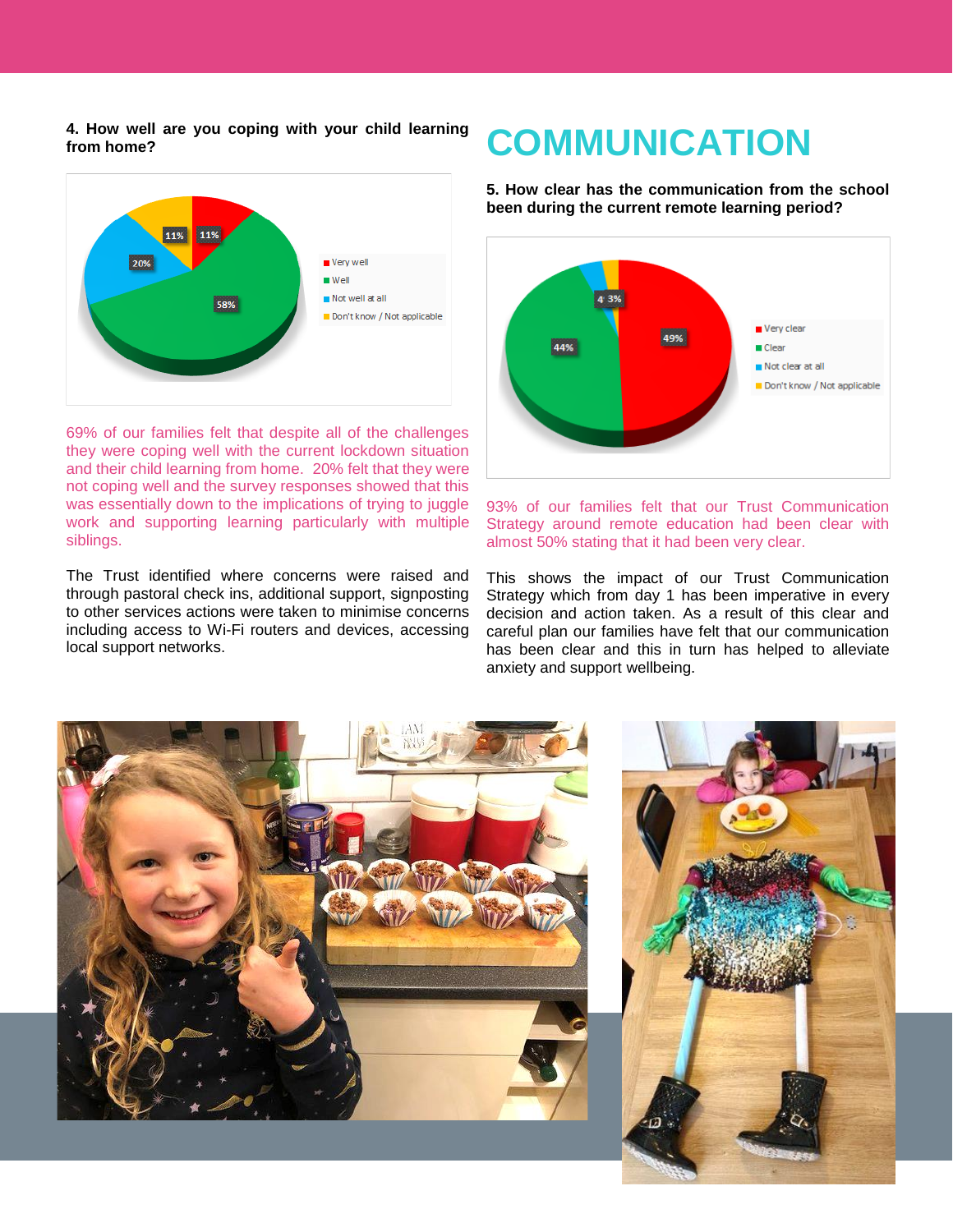#### **6. How often does your child's school contact you during the current remote learning period?**



#### 82% of our families felt that we had got contact with them right during the remote learning period.

Some families wanted a little more and some a little less but on balance contact came out as strength with feedback appreciating the phone calls, check ins, worship and assemblies, news updates and newsletters that were received over the period.

#### **7. How easy or difficult is it to discuss your child's learning progress with the school if needed?**



74% of our families felt that they had been able to contact school easily to discuss their child's learning if they needed to.

The Trust has been clear throughout that it is imperative that our families should still feel part of the school community and that they can access school to discuss their child as they normally would albeit virtually. Regular communication of this has been key in the high percentage of families responding positively.

#### **8. How much do you feel like a part of the school community at the moment?**



#### 76% of our families felt that they were still part of the school community during this time.

Many families cited things such as check ins, newsletters, social media, assemblies and appreciated some of the more 'fun' communication during these times! The impact of the Trust Strategy around feeling connected to your school community and the introduction of tea and chats across all academies was clearly evidenced in the feedback received.